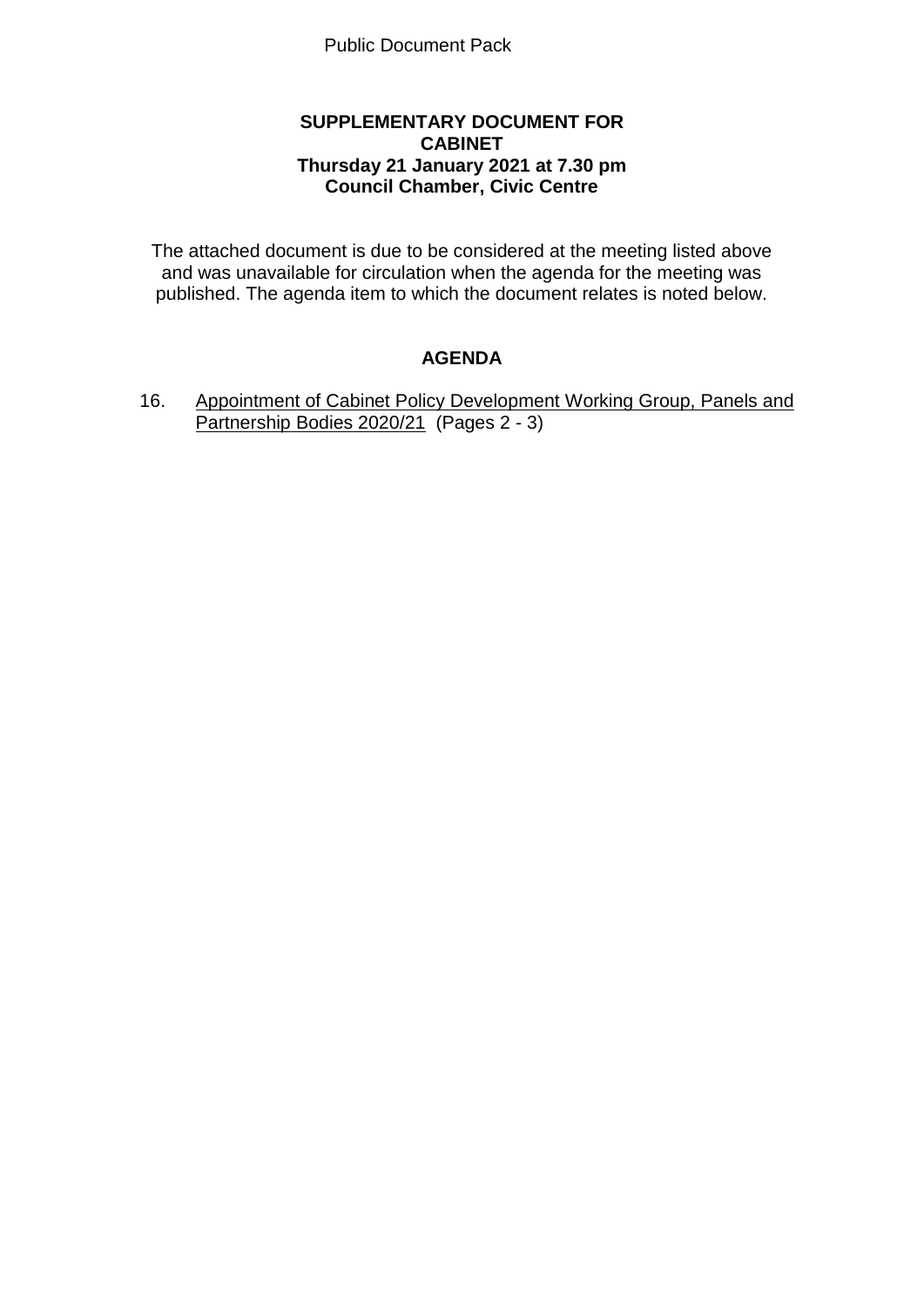## **Cabinet Appointments 2020/21**

| <b>Cabinet Policy Development Working</b>   | <b>Local Development Plan Panel (7)</b>     |
|---------------------------------------------|---------------------------------------------|
| <b>Group (10)</b>                           |                                             |
|                                             |                                             |
| Jodi Dunne (c)                              | Mike Danvers (c)                            |
| Maggie Hulcoop (vc)                         | <b>Simon Carter</b>                         |
| <b>David Carter</b>                         | <b>Tony Edwards</b>                         |
| <b>Simon Carter</b>                         | <b>Mike Garnett</b>                         |
| <b>Jean Clark</b>                           | Mark Ingall                                 |
| <b>Bob Davis</b>                            | <b>Michael Hardware</b>                     |
| <b>Mike Garnett</b>                         | Danny Purton                                |
| Shona Johnson                               |                                             |
| <b>Lanie Shears</b>                         |                                             |
| <b>Nancy Watson Shannon Jezzard</b>         |                                             |
| Joel Charles (sub)                          |                                             |
| Tony Edwards (sub)                          |                                             |
| Shannon Jezzard (sub)                       |                                             |
| Andrew Johnson (sub)                        |                                             |
| <b>Covid-19 Recovery Working Group (10)</b> | <b>Constitution Panel (3)</b>               |
|                                             |                                             |
| Eugenie Harvey (c)                          | <b>Nancy Watson (c)</b>                     |
| <b>Simon Carter</b>                         | <b>Nick Churchill</b>                       |
| <b>Joel Charles</b>                         | <b>Stefan Mullard</b>                       |
| <b>Tony Durcan</b>                          |                                             |
| <b>Tony Edwards</b>                         |                                             |
| Mark Ingall                                 |                                             |
| Andrew Johnson                              |                                             |
| Maggie Hulcoop                              |                                             |
| <b>Russell Perrin</b>                       |                                             |
| Nancy Watson                                |                                             |
| <b>Shareholder Sub Committee (5)</b>        | <b>HTS Group Ltd (3)</b>                    |
|                                             |                                             |
| Mark Ingall (c)                             | <b>Joel Charles</b>                         |
| Michael Hardware                            | <b>Bob Davis</b>                            |
| Andrew Johnson                              | John Strachan                               |
| Danny Purton                                |                                             |
| <b>Mark Wilkinson</b>                       |                                             |
| <b>HTS (Property and Environment) Board</b> | <b>HTS (Housing and Regeneration) Board</b> |
| of Directors (3)                            | of Directors (3)                            |
| <b>Simon Carter</b>                         | <b>Joel Charles</b>                         |
| <b>Bob Davis</b>                            | John Strachan                               |
| <b>Lanie Shears</b>                         | Emma Toal                                   |
| <b>Harlow Local Highways Panel (4)</b>      | <b>Housing Standards Board (3)</b>          |
|                                             |                                             |
| <b>Tony Durcan</b>                          | Mark Wilkinson (c)                          |
| <b>Tony Edwards</b>                         | <b>Simon Carter</b>                         |
| Danny Purton                                | <b>Bob Davis</b>                            |
| John Strachan                               |                                             |